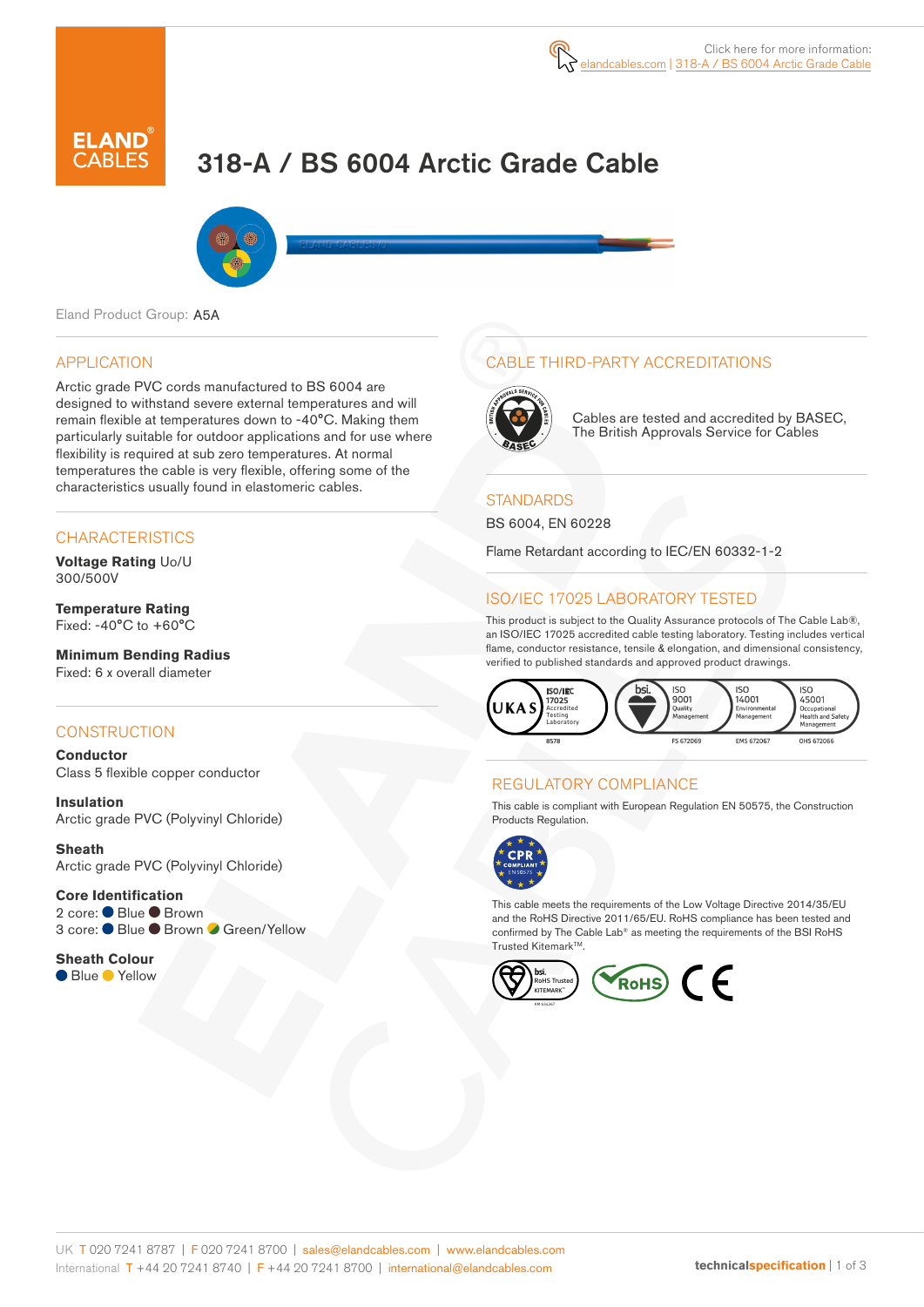## DIMENSIONS

| ELAND PART NO. | NO. OF<br>CORES | <b>NOMINAL CROSS</b><br><b>SECTIONAL AREA</b><br>mm <sup>2</sup> | <b>NOMINAL THICKNESS</b><br>OF INSULATION<br>mm | <b>NOMINAL THICKNESS</b><br>OF SHEATH<br>mm | NOMINAL OVERALL<br><b>DIAMETER</b><br>mm | <b>NOMINAL</b><br><b>WEIGHT</b><br>kg/km |
|----------------|-----------------|------------------------------------------------------------------|-------------------------------------------------|---------------------------------------------|------------------------------------------|------------------------------------------|
| A5A2075*1R     | $\overline{2}$  | 0.75                                                             | 0.6                                             | 0.8                                         | 6.2                                      | 55                                       |
| A5A2010*1R     | $\overline{2}$  |                                                                  | 0.6                                             | 0.8                                         | 6.4                                      | 61                                       |
| A5A2015*1R     | $\overline{2}$  | 1.5                                                              | 0.7                                             | 0.8                                         | 7.4                                      | 83                                       |
| A5A2025*1R     | $\overline{2}$  | 2.5                                                              | 0.8                                             |                                             | 9.2                                      | 130                                      |
| A5A204*1R      | $\overline{2}$  | $\overline{4}$                                                   | 0.8                                             | 1.1                                         | 10.4                                     | 176                                      |
| A5A206*1R      | $\mathfrak{2}$  | 6                                                                | 0.8                                             | 1.2                                         | 11.3                                     | 73                                       |
| A5A3010*1R     | 3               |                                                                  | 0.6                                             | 0.8                                         | 6.8                                      | 105                                      |
| A5A3015*1R     | 3               | 1.5                                                              | 0.7                                             | 0.9                                         | 8.1                                      | 163                                      |
| A5A3025*1R     | 3               | 2.5                                                              | 0.8                                             | 1.1                                         | 10                                       | 224                                      |
| A5A304*1R      | 3               | 4                                                                | 0.8                                             | 1.2                                         | 11.3                                     | 299                                      |
| A5A306*1R      | 3               | 6.0                                                              | 0.8                                             | 1.2                                         | 12.7                                     | 299                                      |

\* Designates the sheath colour. For each Eland Cables part number replace with the colour code as listed below e.g. A5A2075B1R = 0.75mm² Blue

## COLOUR CODES

| $\bigcap$ ID<br>$\sim$ $\sim$ | <b>Blue</b> | Yellow |
|-------------------------------|-------------|--------|
| CODE                          | ີ           |        |

## **CONDUCTORS**

Class 5 Flexible Copper Conductors for Single Core and Multi-Core Cables

| NOMINAL CROSS<br><b>SECTIONAL AREA</b> | <b>MAXIMUM DIAMETER</b><br>OF WIRES IN CONDUCTOR | MAXIMUM RESISTANCE OF CONDUCTOR AT 20°C<br>ohms/km<br><b>Plain Wires</b> |  |
|----------------------------------------|--------------------------------------------------|--------------------------------------------------------------------------|--|
| mm <sup>2</sup>                        | mm                                               |                                                                          |  |
| 0.75                                   | 0.21                                             | 26                                                                       |  |
|                                        | 0.21                                             | 19.5                                                                     |  |
| 1.5                                    | 0.26                                             | 13.3                                                                     |  |
| 2.5                                    | 0.26                                             | 7.98                                                                     |  |
| 4                                      | 0.31                                             | 4.95                                                                     |  |
| 6                                      | 031                                              | 3.30                                                                     |  |

# ELECTRICAL CHARACTERISTICS

#### Current Carrying Capacity

| NOMINAL CROSS<br><b>SECTIONAL AREA</b> | CURRENT CARRYING CAPACITY AT 30°C<br>Amps |                |  |  |
|----------------------------------------|-------------------------------------------|----------------|--|--|
| mm <sup>2</sup>                        | Single-Phase AC                           | Three-Phase AC |  |  |
| 0.75                                   | 6                                         | 6              |  |  |
|                                        | 10                                        | 10             |  |  |
| 1.5                                    | 16                                        | 16             |  |  |
| 2.5                                    | 25                                        | 20             |  |  |
| $\overline{4}$                         | 32                                        | 25             |  |  |
| 6                                      | 48                                        | 40             |  |  |